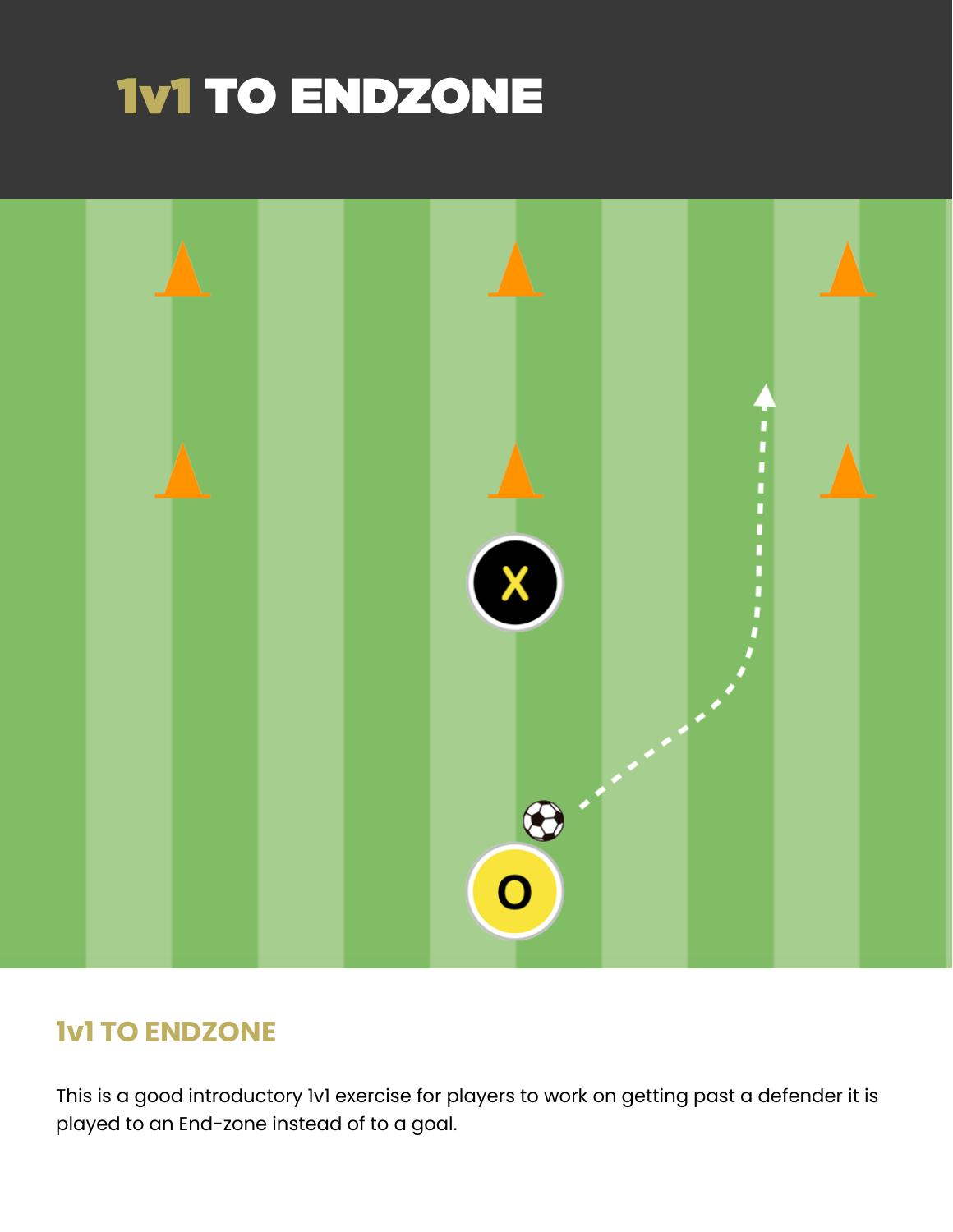### **SET UP & ACTIVITY**

Set a up an End-zone at one end of your pitch we recommend making it a rectangle to start with. Make your End-zone wider and deeper for beginner players to give them more room and help them have more success. You can narrow the End-zone and make it smaller as they have success.

You can also make your pitch longer and deeper to help players have more success to begin with. You may want to shorten grid if you do not want to encourage the attacker to simply beat the defender by kicking the ball past them and using their speed.

One player will start with ball and the objective is for them to dribble past the defender and get the ball into End-zone under control. If the attacker lets the ball go through the back of the End-zone they do not score a point they must stop the ball within the Endzone.

The defenders job is to stop the attacker getting into the End-zone by forcing them out of play on either sideline or by stealing the ball from the attacker.

- Add an objective for the defender so that they are focused on winning the ball not just tackling and kicking the ball away. You can do this by telling the defender they win a point only by stealing the ball and then passing it to the coach or another player off to the side.
- Try and keep the attackers flowing quickly so as soon as one 1v1 battle is over the next attacker should go. Do not stop every time and reset the exercise make the defender have to react quickly to the next attacker.
- For beginner players we recommend keeping the same defender for a period of time and then switching. With older players you can have the attacker stay and become the next defender so there is constant change of who is the defender. The only issue with this is the defender will always be going against the same player and they never get more than one repetition in a row.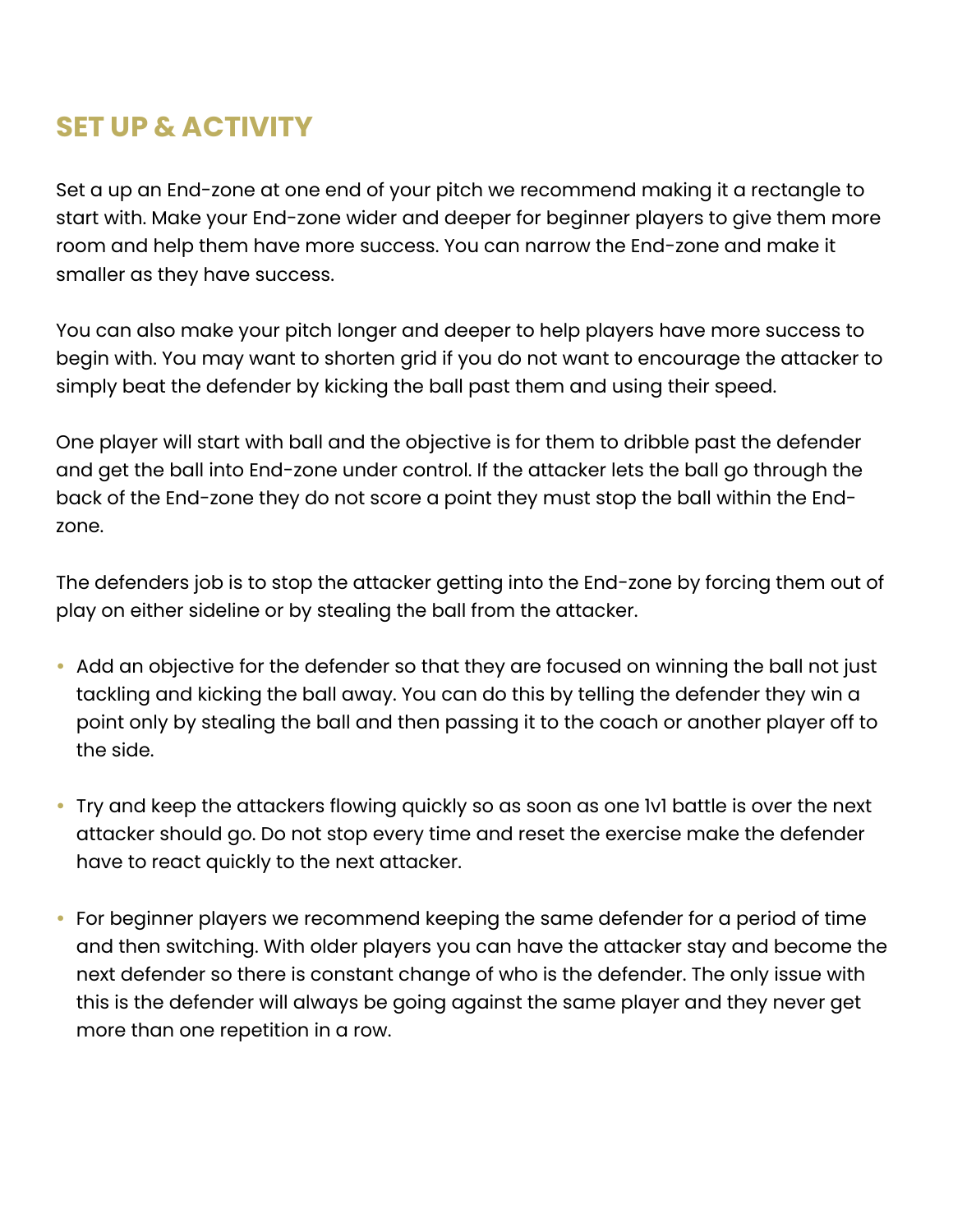# COACHING POINTS

For the Defender

- Make sure the defender is not staying close to the End-zone and that they are trying to win the ball as far down the pitch as they can. You want them to close down the attackers space. We do not want the defender to be passive and just wait by the Endzone for the attacker to advance on them.
- Close down the attacker as quick as you can and then keep an arms length away and establish a side on (surfboard) stance.
- Be patient as the defender only try and take the ball when the attacker makes a mistake and you feel you can steal the ball.
- Try and force the attacker to the sides of the pitch by angling your body and giving them more space to one side to encourage them to go where you want them to.

#### For the Attacker

- Have the attacker try a change of pace/speed. Show them how to dribble at the defender at one speed and then change speed when they want to try and go around or past the defender.
- Have the attacker try to get the defender to commit to going one way by using a feint or a move and then when the defender commits to going to one side change direction and go the other way past the defender.
- Have the attacker try a variety of moves, feints and fakes to unbalance the defender and then change direction. Make sure they are making the feint/move early before they get to close to the defender and run out of space to change direction.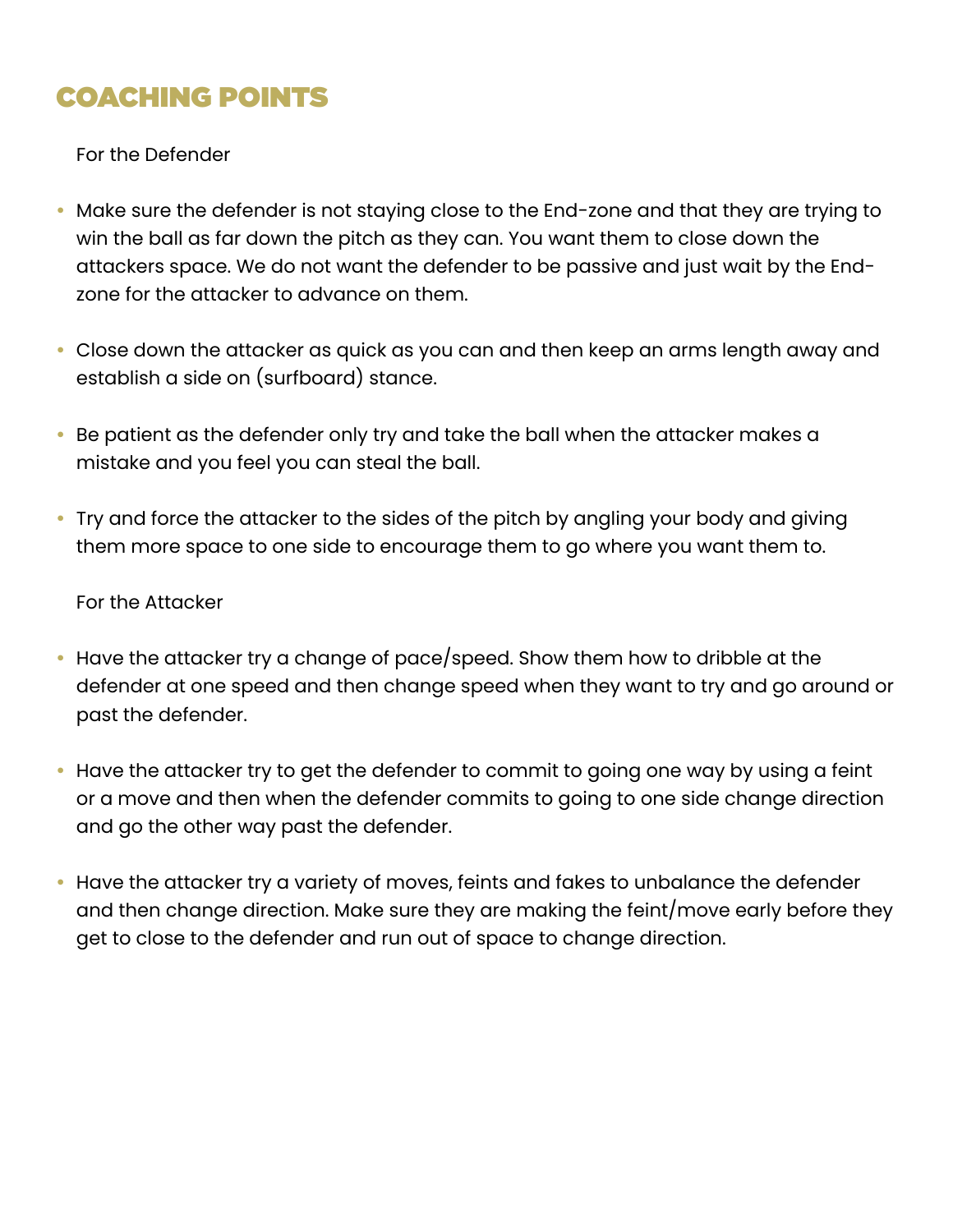# **VARIATIONS**

This activity has a lot of variations and progressions that you can make, here are a few simple ones you can use in the same session that gives both the defender and attacker some different situations.



Have the attacker start in a wide position near the sideline. Let the defender adjust their position based on where the attacker is starting.

You will see that the attacker will usually dribble sideways and just try and get to the far side of the End-zone as shown in graphic A. One thing you can suggest or have your attacker try is to start out by dribbling into the space away from the defender and then turning to face the defender this will give them more options to attack. This is shown in graphic B. Dribble to the space not to the End-zone, attract the defender away from the End-zone to give more space to attack.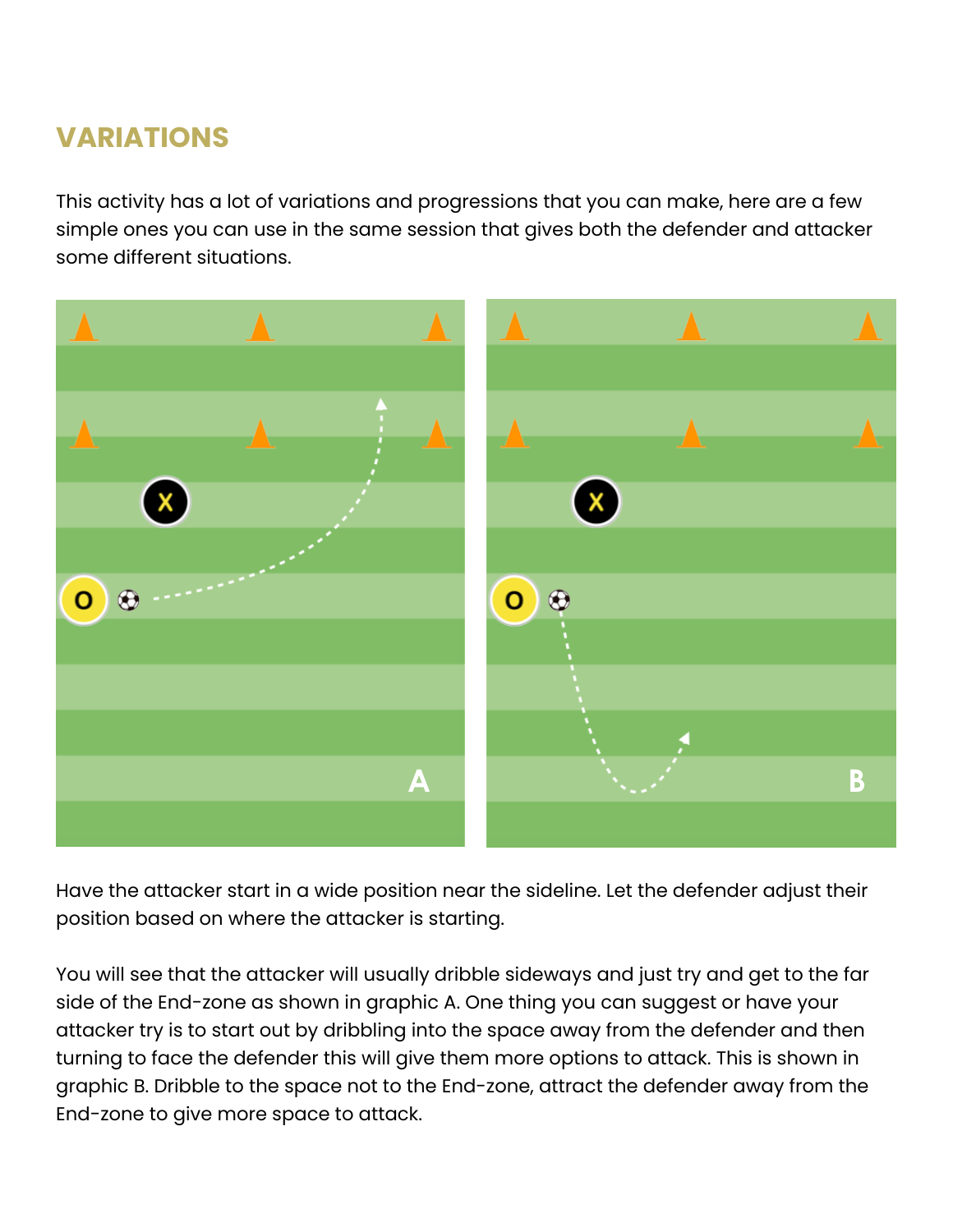

Have the attacker and the defender start side by side in the middle of the pitch.

The attacker will have to try and keep the ball on the far side of the defender and shield them off with their body all the way to the End-zone.



Have the attacker start in the middle of the pitch facing away from the End-zone.

Let the defender start as close as they want to the attacker in a goal side position.

The attacker will now have to try and roll around the defender or will have to create separation so they can face up to the defender and attack.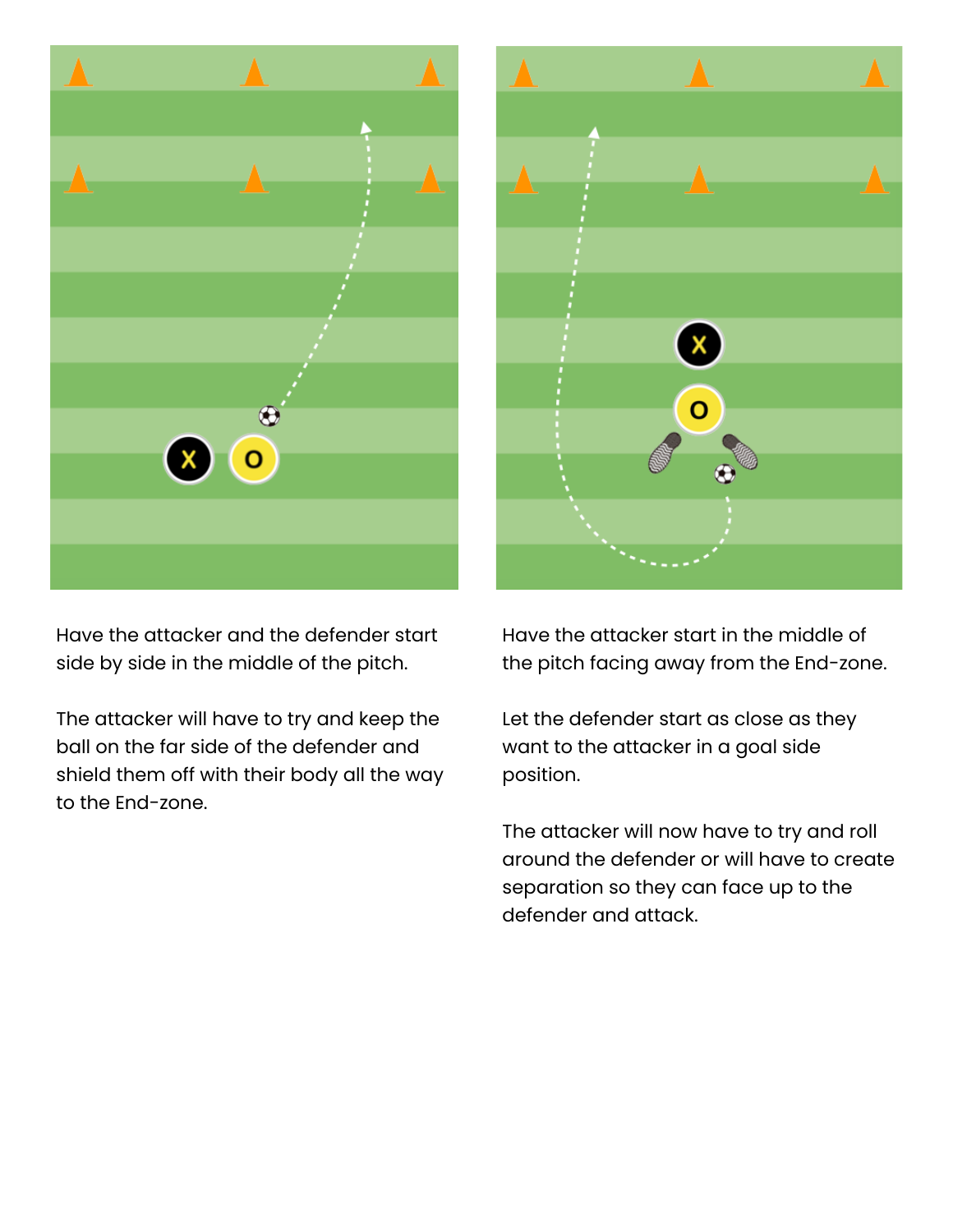# **COMMON MISTAKES**

**Defender will sprint to close the attacker down but will not stop and establish a good defensive position and the attacker will make a move and beat them easily due to their forward momentum.**

- Show the defender the correct distance to establish between themselves and the defender.
- Show the defender how to use large steps to close the space and then shorter steps when they get close and want to slow down and establish their position.

#### **Defender will not have patience and will "Dive In" to get the ball giving the attacker the chance to easily beat them.**

- Explain to the defender that their first job is to stay between the attacker and the Endzone.
- Show the defender how when we Dive In for the ball it makes it easy for the attacker to beat us when we miss the ball as we are unbalanced and can't recover.
- Show the defender how to stay between the attacker and end-zone and only go for the ball when they really think they can take it.

#### **Defender will not establish a side on stance and will instead face the attacker making it easier for the attacker to beat them on either side.**

- Show the defender how when they stand facing the attacker it gives the attacker a better chance of beating them on either side.
- Show the defender the basic Surfboard or side on stance that we want to adopt when defending.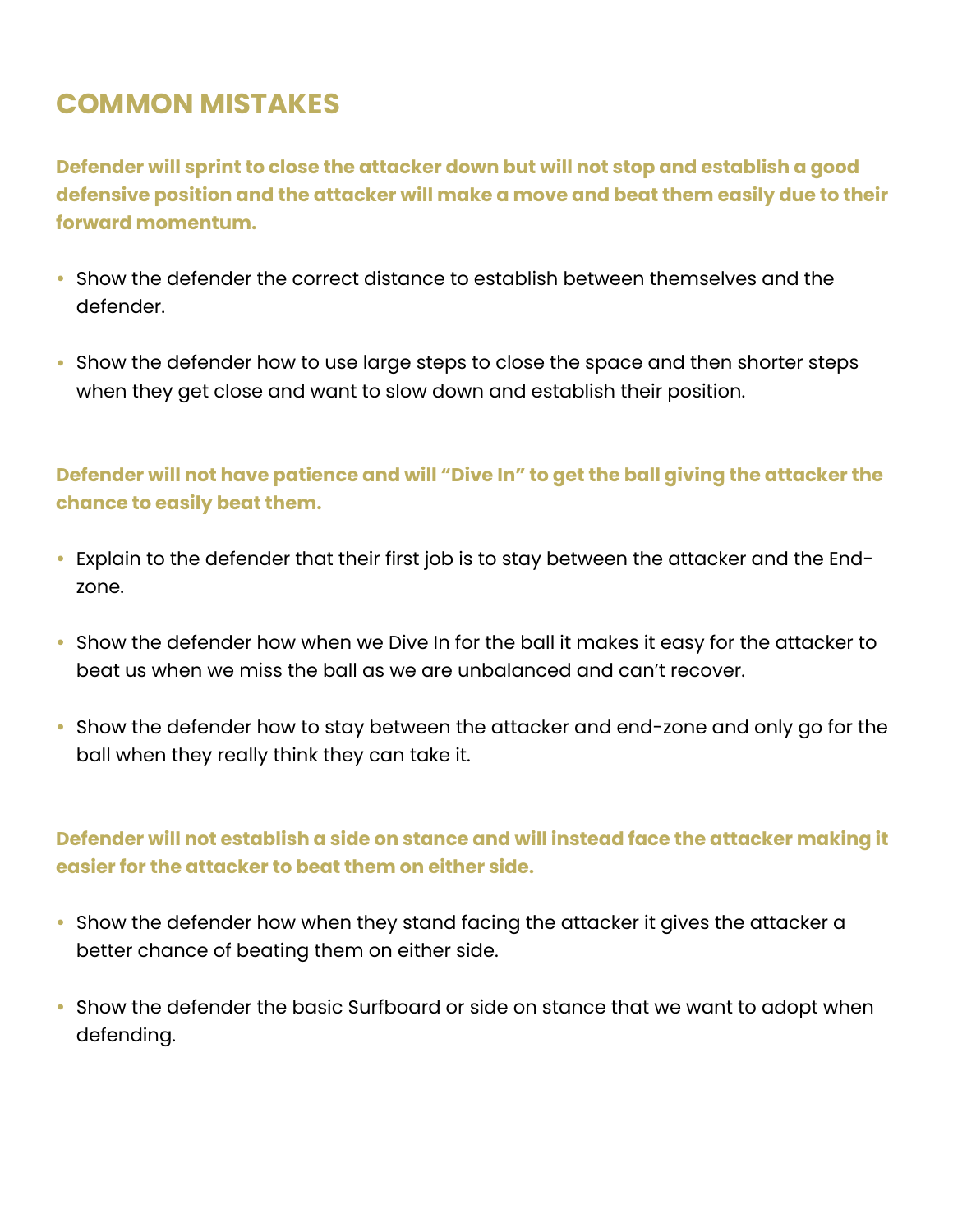• Show the defender how if they are facing the attacker and get beaten they now have to turn around and chase which takes more time than if they are facing side on and don't have to turn as much.

#### **Attacker will just kick the ball and chase it and it will go through the End-zone.**

- Remind the attacker that he or she needs to have control of the ball in the end-zone so the kick and chase method is not going to be the most effective in this situation.
- Have the attacker try and keep the ball as close to them as they can until they have gotten past the defender then they can take a larger touch towards/into the end-zone.

### **Attacker will dribble straight at the defender and then just stop making it easier for the defender.**

- Show the attacker how we want to try and keep the ball moving at all times to make the defender have to guess where you are going and have to adjust to the moving ball.
- If you do stop then you will now have to think about how to beat the defender laterally first then go past them. Show how they can use a feint or a drag to change direction and try and get past the defender.

#### **Attacker will not make their feint or move until they are really close to the defender.**

- This is a common problem we see with younger players, they will dribble at the defender and will make a great move but they do not make the move early enough to give themselves time to then change direction as they are already onto of the defender.
- Show the players that if they make the move too early the defender can recover, if they make it too late there is no room to change direction and go around the defender and finally show them the correct distance which allows them to have success.

**Defender will simply kick the ball away every time instead of trying to win/steal the ball.**